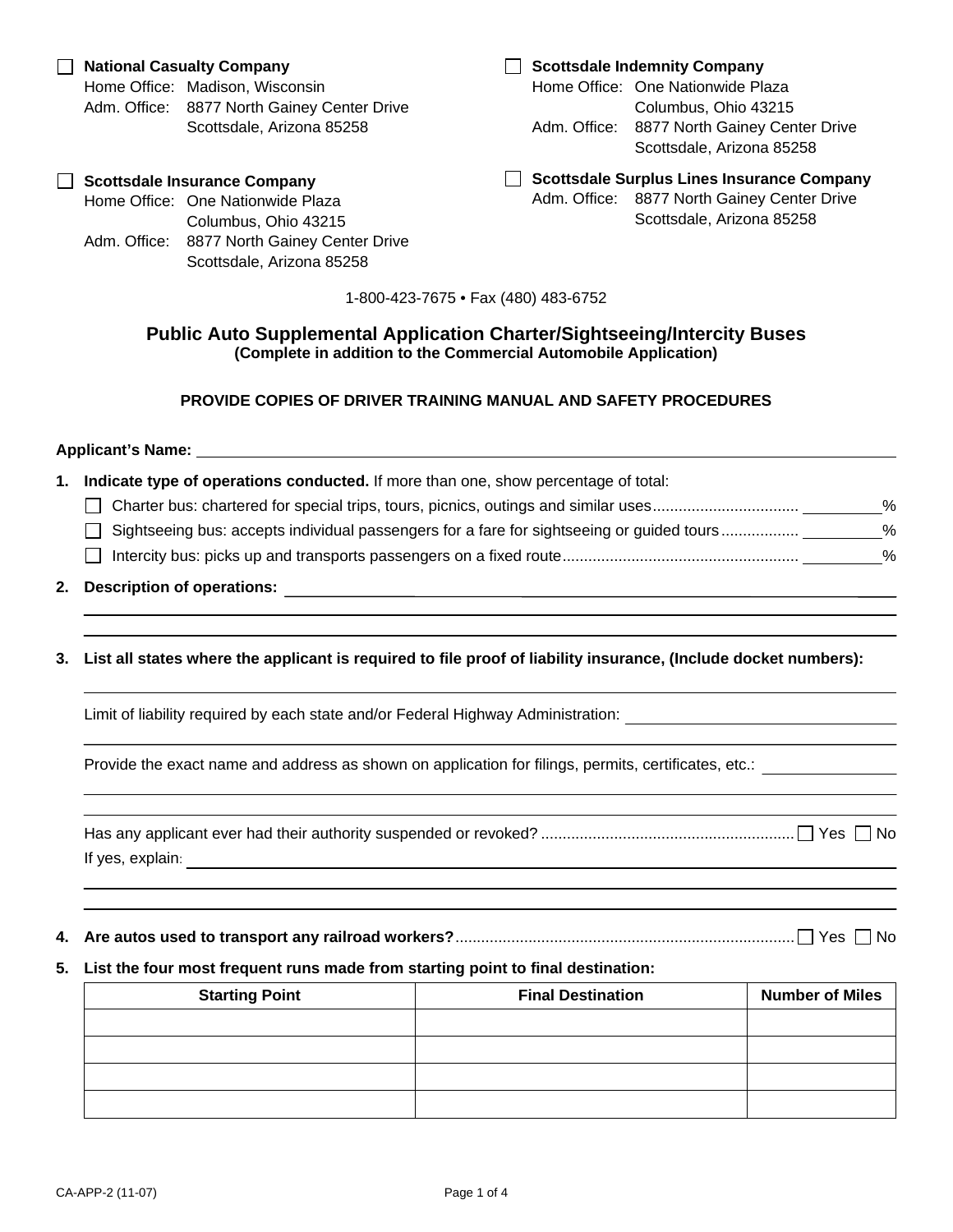#### **6. List the four longest trips made in the past year:**

| <b>Starting Point</b> | <b>Final Destination</b> | <b>Number of Miles</b> |
|-----------------------|--------------------------|------------------------|
|                       |                          |                        |
|                       |                          |                        |
|                       |                          |                        |
|                       |                          |                        |

| 7. Have there been any changes in operations in the past five years or are there any expected in |
|--------------------------------------------------------------------------------------------------|
|                                                                                                  |
| If yes, explain:                                                                                 |

**8. Does the applicant ever lease, rent or borrow buses from others?**.................................................... Yes No **If yes, indicate the number of buses and complete the Hired & Non-owned Supplemental Application.** 

|                                 | <b>Lease from Others</b> |  | <b>Rent from Others</b> |                                                                                                     | <b>Borrow from Others</b> |  |
|---------------------------------|--------------------------|--|-------------------------|-----------------------------------------------------------------------------------------------------|---------------------------|--|
|                                 |                          |  |                         | No. of Units   Seating Capacity   No. of Units   Seating Capacity   No. of Units   Seating Capacity |                           |  |
| With<br><b>Driver</b>           |                          |  |                         |                                                                                                     |                           |  |
| <b>Without</b><br><b>Driver</b> |                          |  |                         |                                                                                                     |                           |  |

**9. Does the applicant ever lease, rent or loan buses to others?** .............................................................. Yes No

|                              | <b>Lease to Others</b> |                                                                                               | <b>Rent to Others</b> |  | <b>Loan to Others</b> |  |
|------------------------------|------------------------|-----------------------------------------------------------------------------------------------|-----------------------|--|-----------------------|--|
|                              |                        | No. of Units Seating Capacity No. of Units Seating Capacity No. of Units Seating Capacity No. |                       |  |                       |  |
| <b>With</b><br><b>Driver</b> |                        |                                                                                               |                       |  |                       |  |
| Without<br><b>Driver</b>     |                        |                                                                                               |                       |  |                       |  |

**10. Do any employees use their own vehicles in your business?** ............................................................. Yes No If yes, explain:

**11. Are employees and drivers' histories screened for sexual abuse charges and convictions?** .........  $\Box$  Yes  $\Box$  No

**12. Number of buses equipped for wheelchair transport:**............................................................................

- **13. How many vehicles are equipped with the following wheelchair tie-down mechanism?** 
	- 3 point tie-down and the set of the set of the set of the set of the set of the set of the set of the set of the set of the set of the set of the set of the set of the set of the set of the set of the set of the set of the

**14. Describe wheelchair tie-down procedures:**

| 15. Are any vehicles not equipped with both lap belts and shoulder harnesses for the passengers? $\Box$ Yes $\Box$ No |  |  |
|-----------------------------------------------------------------------------------------------------------------------|--|--|
|                                                                                                                       |  |  |

If yes, please describe: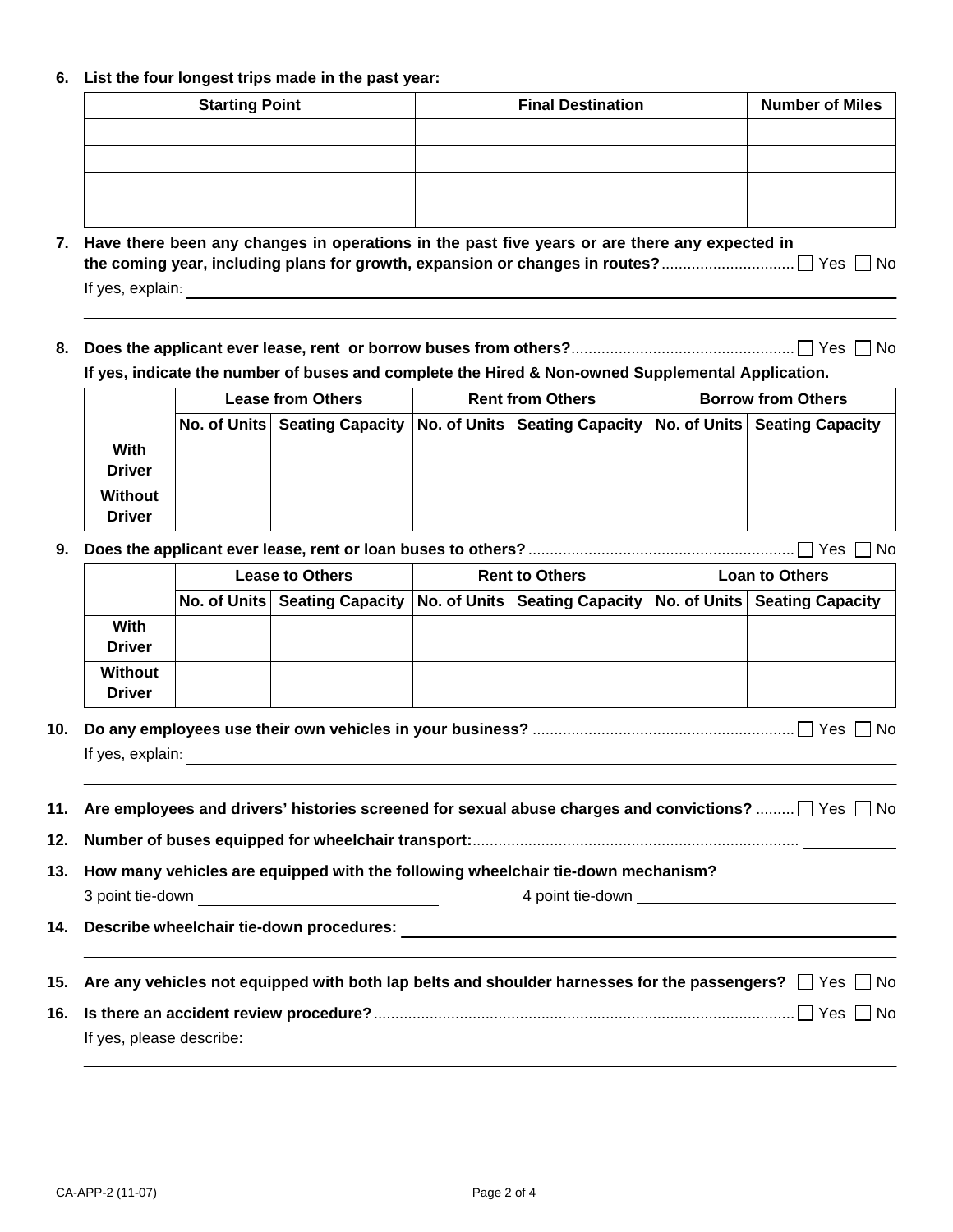| 17. |                                                                                                           |                                                                                   |                                                                                                               |  |  |  |
|-----|-----------------------------------------------------------------------------------------------------------|-----------------------------------------------------------------------------------|---------------------------------------------------------------------------------------------------------------|--|--|--|
|     |                                                                                                           |                                                                                   |                                                                                                               |  |  |  |
|     |                                                                                                           |                                                                                   |                                                                                                               |  |  |  |
|     |                                                                                                           |                                                                                   |                                                                                                               |  |  |  |
| 18. |                                                                                                           | Identify the types of special driver training programs that your drivers receive: |                                                                                                               |  |  |  |
|     | $\Box$ CPR                                                                                                | $\Box$ Defensive driving                                                          | $\Box$ Emergency vehicle evacuation                                                                           |  |  |  |
|     | General driver orientation<br>$\Box$ Primary first aid                                                    | $\Box$ Human relations skills                                                     | $\Box$ Passenger assistance training                                                                          |  |  |  |
|     |                                                                                                           |                                                                                   |                                                                                                               |  |  |  |
|     |                                                                                                           |                                                                                   | 20. If vehicles are stored at one location, describe the type of location and its security: _________________ |  |  |  |
|     |                                                                                                           |                                                                                   |                                                                                                               |  |  |  |
|     |                                                                                                           |                                                                                   |                                                                                                               |  |  |  |
|     | 22. Do any vehicles provide open-air seating such as rumble seats, convertible, open sides etc?□ Yes □ No |                                                                                   |                                                                                                               |  |  |  |
|     |                                                                                                           |                                                                                   |                                                                                                               |  |  |  |
|     |                                                                                                           |                                                                                   | 24. What are your estimated annual gross receipts for the last year? _______________________________          |  |  |  |
|     | 25. What percent of your gross receipts are from overflow business from other livery services sub-        |                                                                                   |                                                                                                               |  |  |  |
|     |                                                                                                           |                                                                                   |                                                                                                               |  |  |  |
|     |                                                                                                           |                                                                                   |                                                                                                               |  |  |  |
|     |                                                                                                           |                                                                                   |                                                                                                               |  |  |  |